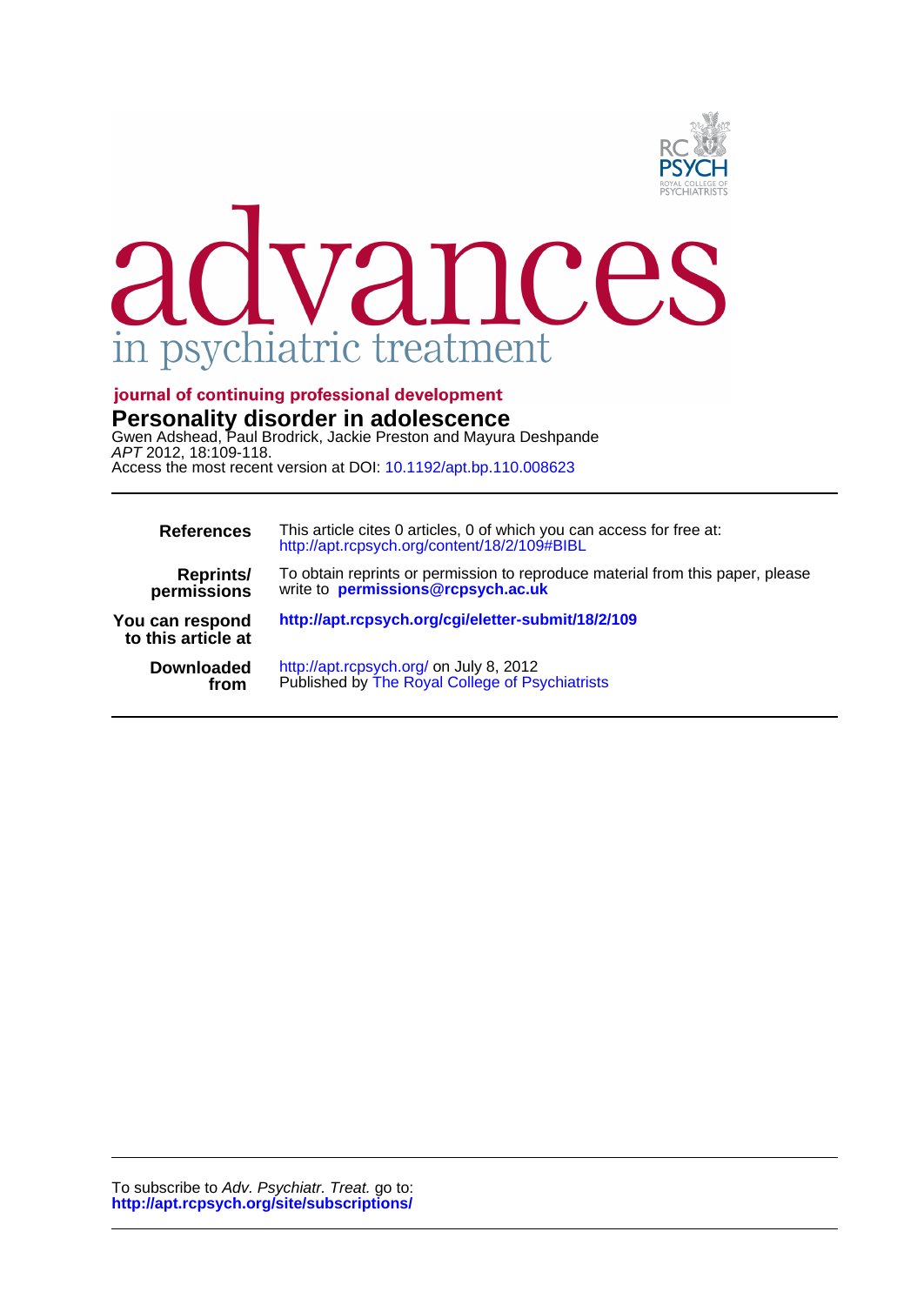# Personality disorder in adolescence

# **ARTICLE**

**Gwen Adshead, Paul Brodrick, Jackie Preston & Mayura Deshpande**

# **Summary**

There is considerable debate about the diagnosis of personality disorder in adolescence. It is argued that, because personality is still developing in the teenage years, it is impossible to state with certainty that a young person's personality is disordered. Alternatively, some researchers and clinicians argue that it is possible to diagnose emerging personality disorder on the basis of trait theories of personality. We review the evidence for both sides of the debate.

# **Declaration of interest** None.

Disorder of personality in adolescence is a complex concept. On the one hand, it may be hard to distinguish personality pathology from normal developmental impermanence and instability. A developmental perspective demands that we keep an open mind about pathology trajectories, and balance resilience against vulnerability factors (Werner 1993). On the other hand, a small subgroup of young people do seem to present with emerging psychopathology that resembles adult personality disorder, where early diagnosis is likely to lead to early interventions and thus improve prognosis. The challenge lies in getting the formulation right. An inaccurate diagnosis of personality disorder in a young person may focus attention away from interventions that improve the caregiving environment at home, or stigmatise a young person in ways which ultimately do more to increase their problems. In this article, we explore these issues in some detail, basing our views on our work in a residential secure unit for young people.

# **Difficulties in diagnosing personality disorder in adolescents**

A key debate about the diagnosis of personality disorder in adolescents is between those who argue that personality is not fully formed until early adulthood, and those who argue that some personality traits are present and stable from early childhood.

# *Continuity and traits*

Theories of personality development and continuity from childhood to adulthood are summarised by Caspi et al (2005). Certain clusters of adult

traits, such as neuroticism, extraversion, conscientiousness, agreeableness and openness (the socalled 'Big Five' personality traits; Ehrler 1999), have been identified in pre-school children. Their presence in childhood predicts later behaviours (Shiner 2005), suggesting continuity of certain traits. Other studies have described the longitudinal relationship between childhood behaviour and personality traits and adult personality traits (John 1994; Caspi, 2003, 2005; Shiner 2003).

A chief criticism of trait-based personality theory for adolescence is that it seems reductive and does not account for how personalities change over time. Prospective studies of the Big Five traits in children tend to use outcome data based on adult reports, which may reflect adult personality and mood, rather than the childhood trait (Lewis 2001; Kroes 2005).

# *Change and development*

Personality change from adolescence to adulthood is robustly reported in a variety of lifespan and longitudinal studies (Vaillant 1983; Soldz 1999; Sroufe 2005). There is also evidence that personality traits and diagnoses can change considerably in childhood and early adolescence (10–15 years), but that there is less change and more stability in later adolescence (16–21 years) (Klimstra 2009).

In adolescence, it may be more helpful to think of the personality as a complex organisation of various psychological functions, differentiated into hierarchical levels. It may be that change in adolescence takes place at a different level of personality function, especially at the levels of character adaptations or beliefs and values and cognitions (McAdams 2010; Box 1). The narrative level of the personality is the level of meaning and subjective experience of identity, what McAdams (2008) has called the 'storied self'. Such narratives begin to emerge in late adolescence and are crucially related to the development of a 'moral' identity that makes ethical choices in social groups (Tappan 1989). The development of these moral narrative identities may be relevant to the issue of rule-breaking and conformity in adolescence.

# *Attachment, abuse and disordered formation of the personality*

Attachment theory-based studies of development have proved relevant to understanding how the

**Gwen Adshead** is a consultant forensic psychotherapist, **Paul Brodrick** is principal clinical psychologist, **Jackie Preston** is a consultant clinical psychologist and **Mayura Deshpande** is a consultant forensic psychiatrist at Bluebird House, Southern Health NHS Foundation Trust. Bluebird House is a medium secure adolescent treatment service. **Correspondence** Dr Gwen Adshead, Dadd Centre, Broadmoor Hospital, Crowthorne, Berkshire RG45 7EG, UK. Email: Gwen. adshead@wlmht.nhs.uk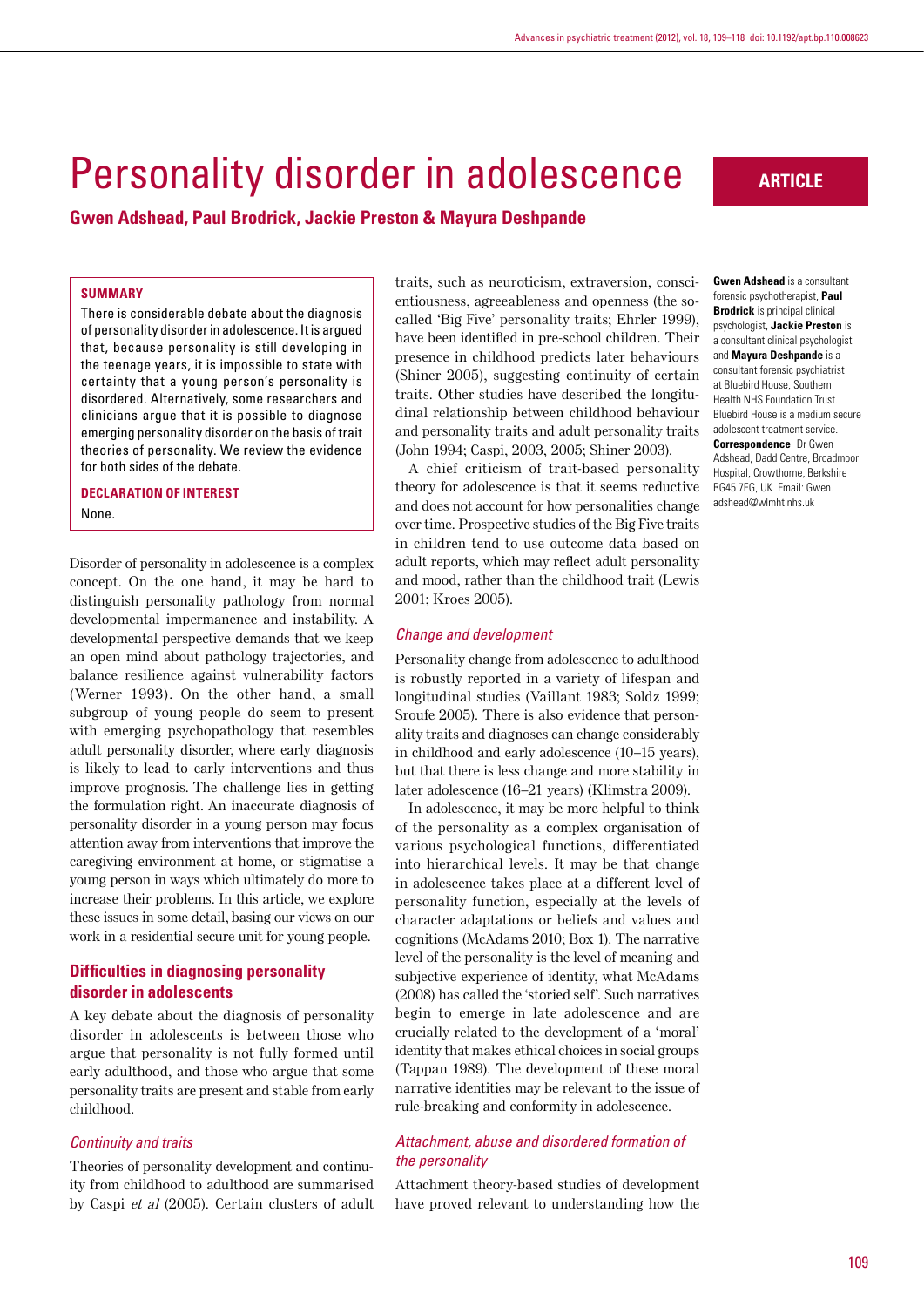#### **Box 1** Layers of personality functioning and interventions

Disorders may occur at any level: people with personality disorder typically have high levels of negative traits, limited sense of agency, and impoverished self-narratives characterised by passivity, hostility and a sense of threat.

#### Layer 1

The person as an actor: traits, dispositions, temperament (limited interventional options: medications for symptomatic relief)

#### Layer 2

The person as an agent: motivations, intentionality, individual characteristics (effective interventions address cognition, values, beliefs, goals, e.g. cognitive– behavioural therapy, dialectical behaviour therapy)

#### Layer 3

The person as an author: the storied, reflective self (effective interventions address the social and self-reflexive self: group therapies, therapeutic communities, mentalisation-based therapy, cognitive analytic therapy)

(McAdams 2010)

caregiving environment can produce problematic behaviours in vulnerable children: behaviours that are the basis of the diagnosis of emerging personality disorder. The caregiving environment provided by parents and other adults acts as a growth medium in which the growing child's forebrain will develop through a process of arborisation, dendritisation and neuronal pruning. If the milieu is hostile, frightening or absent through neglect, these neuronal processes are affected (Rice 2000; Schore 2001).

There is a body of evidence linking insecure attachment patterns to various forms of personality pathology (for a review see Sarkar & Adshead 2006). An important longitudinal study is the Minnesota project by Sroufe et al (2005) which has followed up a high-risk group of children into early adulthood. These authors have focused on childhood as a time of developmental complexity, arguing that successful psychological maturity is associated with high degrees of differentiation and complexity in terms of representations of 'self' and 'other'. In their sample, insecure attachment is strongly associated with the later development of personality pathology in adolescence. This confirmed earlier studies which found that dismissing attachment traits in adolescence is associated with elevated risk of developing traits of narcissistic and antisocial disorders, conduct disorder and substance misuse problems (Rosenstein 1996). In contrast, preoccupied adolescents were more likely to have traits of histrionic, borderline and schizotypal personality disorder.

Childhood and adolescent experience of trauma is also relevant to personality pathology, especially experiences that induce high levels of fear or shame, or both (Lee 2001). Relevant evidence comes from the adolescent community surveys of Johnson and colleagues (1999), who have followed up a large cohort of children in the community into their early 20s. The strength of this research is that it starts from a study of the 'normal', i.e. not those selected because of perceived behavioural difficulties. This research group has shown clearly that childhood maltreatment, including neglect, substantially increases the risk of developing a personality disorder in adolescence (Johnson 2008). They found no difference between genders in terms of the range of maltreatment or the types of personality disorder that develop.

# *Neurobiology, genes and the development of the personality*

There are neurological reasons why diagnosis of personality disorder in children and adolescents may be complex. The brain continues to develop throughout adolescence in terms of myelination and formation of synaptic networks (Rice 2000), which implies that the neural bases for many psychoregulatory systems will still be in development. Such systems will not be fully functional or yet fully 'calibrated' to the individual's needs or environment, and may be expressed as immature psychological defenses such as denial or somatisation (Heilbrunn 1979; Northoff 2007). The development of the frontal lobe may continue to be influenced by the nature of attachment relationships in adolescence, which may be subject to change as parents get older or grandparents die (Sunderland 2006).

Magnetic resonance imaging studies have found that when the brains of adolescents are compared with the brains of young adults there are significant maturational changes in the frontal lobes, temporal and occipital lobes (Sowell 1999). Areas of the brain responsible for response inhibition, emotion regulation, planning and organisation are continuing to develop, hence the increased impulsivity so often seen in adolescence. It has been suggested that adolescents are motivated to take part in novel adult experiences, but lack the contextual knowledge to guide their decision-making, seeming to be more impulsive (Chambers 2003). Adolescent neural networks are also responding to exposure to high levels of sex hormones, with attendant effects on mood regulation. In contrast to pre-school children (where similar struggles with mood and impulse regulation are the norm), language, spatial awareness and sensory functions are largely mature by adolescence (Blakemore 2006).

Yet another problematic aspect of personality disorder diagnosis in childhood and adolescence is revealed by research into gene–environment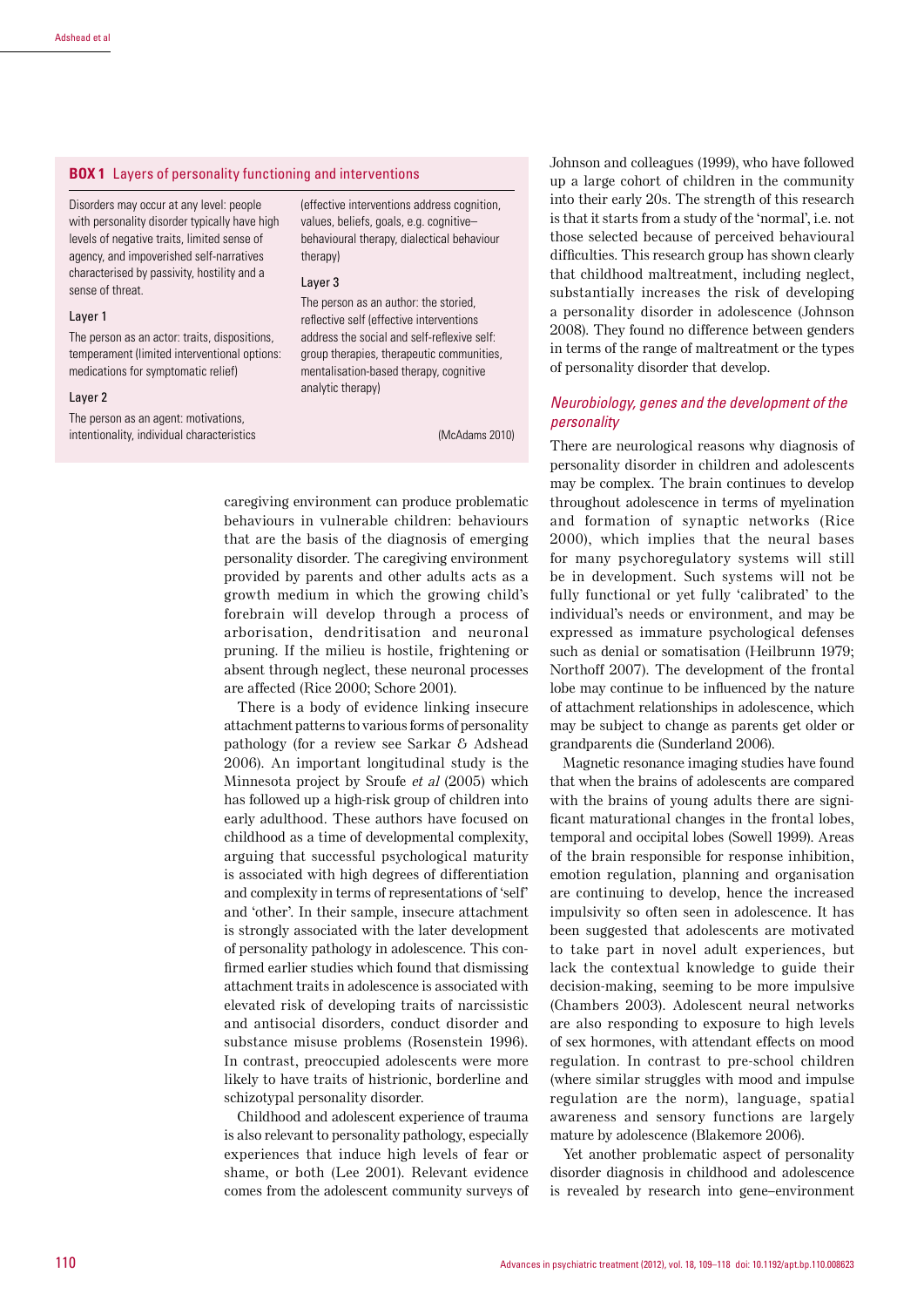interactions, which indicates that the caregiving environment influences the expression of genetic neuropharmacological vulnerability. For example, studies in boys have found evidence of an interaction between genetic vulnerability and an adverse environment. A hostile caregiving environment makes antisocial behaviour much more likely in boys with variations in allele length for serotonergic proteins than in those without this mutation (Livesley 1993; Caspi 2002; Kim-Cohen 2006).

Finally, given the prevalence of substance misuse among some adolescents, it is vital to consider the relevance of this in relation to psychopathology and diagnosis. Adolescents are motivated to use psychoactive substances that reduce anxiety, increase confidence and allow for attachment to peer groups. The immediate effects of drug and alcohol use on behaviour and social function are well documented, and are a major area of clinical and social work practice. However, the full and long-term extent of the effects of psychoactive substances on forming and developing neural networks, especially in the prefrontal cortex, is not yet known. It is possible that ethanol, in particular, may be neurotoxic to processes such as synaptogenesis or dendritisation, and makes the adolescent brain increasingly vulnerable to environmental challenges that in turn may make adult psychiatric disturbance more likely (Olney 2000).

# **Emerging personality disorder and child and adolescent mental health services**

The factors discussed in the previous section have two main implications for child and adolescent mental health services (CAMHS). First, if young people's brains are changing, then any psychopathology is also likely to be changing. Therapeutic formulations and diagnoses need to be flexible and responsive to change. Axis I and Axis II disorders are commonly comorbid. In adolescence, this 'transaction' between Axis I and Axis II disorders is likely to be more pronounced, such that each makes the other more likely to develop, and both suggest a vulnerable psychological self-regulating system (Shiner 2009).

The other issue is that the parents' state of mind or beliefs about how they provide care and how the child elicits care are key influences on the child's development and behaviour (Lewis 2001). It is not so much what parents do, as what parents believe about the child and their relationship with him/her that affects children's behaviour. There is evidence that suggests it is the mother's 'mindedness' about the child that affects the way in which the child develops an emotional language and theory of mind that are part of their personality structure (Meins 1997). Support for the parents is therefore an important aspect of helping young people with emerging personality pathology. In addition, parents of children with conduct or hyperactivity problems are likely to have significant personality pathology themselves. (Wolff 1968; Lahey 1988; Nigg 1997; Kuperman 1999). The most die-hard genetic reductionist must accept that if personality problems are largely genetic, then both the genes and the environment come from the parents. If a child has, for example, callous and unempathic traits, then at least one of the parents probably does too, with potentially dire effects on the caregiving milieu in which the child grows up.

Current thinking about personality disorder favours a dimensional approach to understanding the pathology, i.e. personality disorders are extreme dimensions of normal traits that can vary in severity (Tyrer 1996). If the traits of extraversion, conscientiousness, agreeableness, openness to experience and neuroticism are referred to as the Big Five, then it is possible to conceive of a set of 'Bad Five' traits (Box 2). These would include: avoidance of others and mistrust; impulsiveness and attentional problems; antisocial attitudes and contempt for others; rigidity of thinking and lack of curiosity about anything; and emotional dysregulation resulting in unmodulated and negative affect storms in response to unpredictable stimuli (Shiner 2009).

Shiner (2009) describes how these traits may be manifest in childhood and adolescence in terms of DSM-IV clusters (Table 1). Cluster A involves avoidance, rigidity and variations in reality testing (what Shiner calls the 'peculiar factor'). Cluster C also involves avoidance and internalised emotional dysregulation, characterised by preoccupying anxieties. Cluster B (which, as in adult services, tends to draw most attention) combines antisocial attitudes and contempt for others, impulsivity and emotional dysregulation.

#### **Box 2** Positive and negative personality traits: Big Five *v*. Bad Five

#### Big Five

Found dimensionally in the general community

- Extraversion: outgoing personality, sociability
- • Conscientiousness: seeing things through
- Agreeableness: likeability, prosocial stance
- • Openness to experience
- Neuroticism: anxiety and tendency to hyperarousal when stressed

#### Bad Five

Found mainly in populations with personality disorder diagnoses and associated with significant harm: also dimensional

- Avoidance of others and mistrust
- Impulsivity and attentional problems
- Antisocial attitudes: contempt for social relations, especially need or vulnerability
- Rigidity of thought and lack of curiosity
- Emotional dysregulation: unpredictable. unmodulated affects when stressed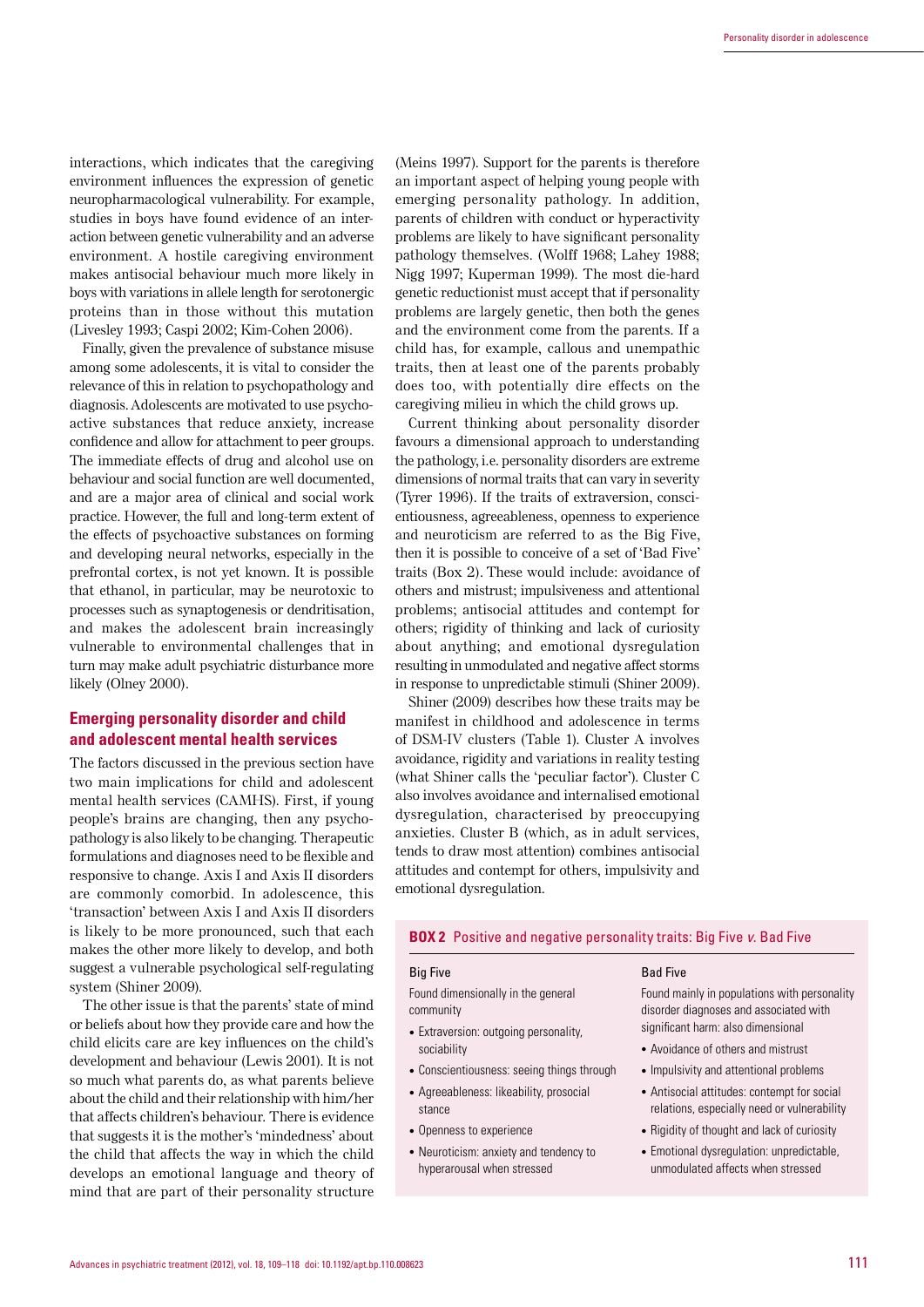**thable 1 Personality disorder clusters (DSM-IV) and personality traits** 

| Cluster   | <b>Personality disorder</b>                                          | <b>Cluster traits</b>                                         |
|-----------|----------------------------------------------------------------------|---------------------------------------------------------------|
| Cluster A | Paranoid<br>Schizoid<br>Schizotypal                                  | Avoidance, rigidity, impairment of<br>reality testing         |
| Cluster B | Antisocial<br><b>Borderline</b><br><b>Histrionic</b><br>Narcissistic | Antisocial attitudes, impulsivity,<br>emotional dysregulation |
| Cluster C | Avoidant<br>Dependent<br>Obsessive-compulsive                        | Avoidance, preoccupied anxiety                                |

Source: American Psychiatric Association 1994.

The self-destructive and antisocial aspects of personality disorder are of greatest concern, because they have the potential to cause most distress in adults around the young people, and are therefore most likely to generate referral to CAMHS and/or forensic services. However, children and adolescents are also vulnerable to developing other types of personality dysfunction. Young people with Cluster A and C disorders also need interventions, since any Axis II disorder increases the chance of developing an Axis I disorder (Crawford 2008). In addition, any personality disorder in adolescence increases the risk of violent acting out, with potentially disastrous consequences for the young person (Johnson 2000).

# **Prevalence of personality disorder in children and adolescents**

Despite scepticism about whether personality disorder can really exist in children, there are studies which indicate that personality disorder diagnoses in adolescents have validity and stability over time (Brent 1990; Bernstein 1993; Levy 1999).

The personality disorders that present to adolescent services appear to resemble those that present to adult services. As always, prevalence rates are affected by selection bias in relation to services selected for study, and the recruitment of participants. For example, the Bernstein et al (1993) study of personality disorder in a communitybased sample of children and adolescents found a prevalence of 31%: the most common of which was obsessive–compulsive personality disorder. Only 17% of the cohort had a severe disorder; most commonly narcissistic personality disorder. By contrast, Levy et al (1999) found that 61% of an adolescent in-patient sample had a Cluster B personality disorder, mainly borderline personality disorder. There were very few patients with Cluster C diagnoses. Neither study screened for antisocial personality disorder.

Kasen et al (1999) completed a prospective longitudinal study of personality pathology in children aged 9–13 years over three follow-up points in a 10-year period. Their prevalence data indicate that about 15% of adolescents had a Cluster B personality disorder before young adulthood. Prevalence rates were comparable across genders. The prevalence of personality disorder at the start of the study was 9.6% for Cluster A, 16.7% for Cluster B, and 8.2% for Cluster C. However, the prevalence of the disorders changed over time: for example, at the start of the study, 7.6% of boys and 9.4% of girls had a Cluster B diagnosis, but 9 years later, the prevalence was 22.4% of boys and 11.9% of girls. The prevalence had increased in both genders, but considerably more for the boys.

Most studies of personality disorder in in-patient settings focus on Cluster B disorders: borderline or antisocial psychopathology. We have reviewed some of the data on antisocial personality symptoms here, but emphasise that other personality psychopathology may be emergent in adolescence yet ignored because it does not cause social disruption.

# **Emerging antisocial personality traits and related disorders**

Conduct disorder in children, antisocial personality disorder and psychopathy are interrelated but are distinct clinical concepts. There has been considerable interest in the relationship of early childhood behavioural problems and later antisociality since the early studies of Robins (1966) showed that a small subgroup of children with conduct disorder show persistently antisocial behaviour in adulthood. The diagnosis of antisocial personality disorder requires evidence of childhood history of rule-breaking and irresponsibility.

Frick and colleagues (Frick 1994; Salekin 2005) demonstrated that children with severe behavioural disturbance can sometimes show callous–unemotional traits, and that these traits are different from traits from the behavioural definitions for conduct disorder. Frick (1998) suggested that the co-existence of attention-deficit hyperactivity disorder, childhood-onset conduct disorder and callous–unemotional traits is highly correlated with the construct of psychopathy. However, there is no empirical data supporting the progression of these factors into adult psychopathy, which is characterised by affective deficits, multiple forms of criminality and increased risk of severe violence (Frick 2002).

Farrington (2005a,b) reports a prospective study of 400 boys up to adulthood using the Hare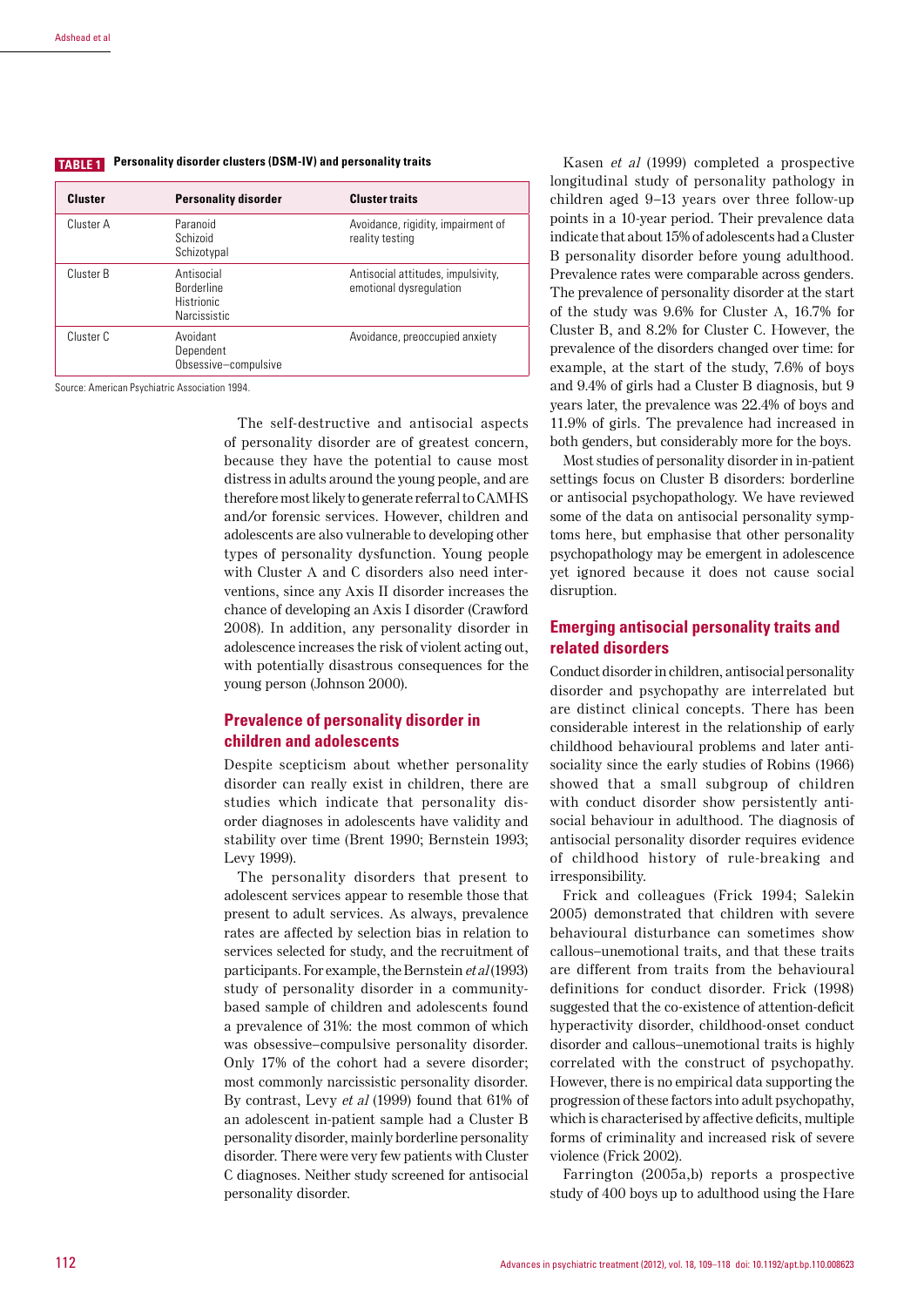Psychopathy Checklist Screening Version (PCL-SV). His group found that high PCL-SV scores at age 48 years were predicted by childhood environmental (rather than personality) factors between ages 8 and 10, including physical neglect, poor parental supervision, a disrupted family, large family size, a convicted parent, and a mother with depression. Such studies confirm the importance of childhood adversity as a good predictor of later antisociality, and being as important as any genetic influence.

Delinquency in young women is often overlooked. In a meta-analytic review, Fontaine et al (2009) examined 46 empirical studies that examined the developmental trajectories of antisocial behaviour in females. They found similar trajectories to the adolescent male research, with the addition of a further category, adolescent-delayed onset, where females had apparently not shown antisocial behaviour until later in adolescence. The emergence of antisocial behaviour at this time was considered to be associated with a decrease in familial and school control over the young women, an association with delinquent peer groups and hormonal changes due to puberty. Caspi et al (1993) suggest that there may be specific biological risk factors for delinquency in women (e.g. early menarche).

# **Offending and personality disorder in adolescents**

The peak age for minor offending is 17–18 and so it is not unusual to find an adolescent male who has committed an offence. However, there is a subgroup of adolescent offenders who commit the majority of offences. These can be divided into:

- those who behave antisocially only during adolescence (and effectively 'grow out' of their antisocial behaviour);
- those that persist in acting antisocially as they get older.

Research into offending trajectories indicates that only 5–10% of adolescents who show antisocial characteristics follow the trajectory into adulthood. They are referred to as the early-onset life course group (Moffitt 2001; Laub 2003). This group are clinically distinct and have a poorer prognosis when compared with the adolescencelimited group, who engage in antisocial behaviour for only a limited period during adolescence. The latter are believed to show antisocial behaviour as a part of gaining independence, seeking status and becoming free of parental supervision.

The evidence indicates that the early-onset group have experienced severe family adversity and a coercive parenting style (Moffitt 2001). This group are thought to be exposed to severe environmental adversity over a prolonged period of time. A follow-up study of males who had been aggressively antisocial in childhood, but had shown little delinquency in adolescence, reported that at age 26 they tended to be socially isolated and to have adjustment and mood problems and financial difficulties, rather than severe antisocial behaviour per se (Moffitt 2002).

Vizard et al (2004) propose the existence of severe personality disorder in children and adolescents, on the basis of studies of the characteristics of young people who have committed sexual assaults or other serious crimes. They hypothesise that callous and unemotional personality traits arise as a consequence of a combination of genetic, perinatal and early developmental difficulties which become progressively more disabling as the individual matures. The authors outline a multifactorial pathway for the development of severe personality disorder involving early attachment difficulties, poor peer relationships, and early and serious child abuse, which are then manifest as aggression and sexualised behaviours in childhood. They emphasise the therapeutic importance of early detection.

# **Assessment of personality in childhood and adolescence**

Given that the diagnostic process is complex for adolescents, it is not clear whether assessment tools that are based on adult assessment of personality disorder will be either valid or reliable. Nor is it clear whether there is value in assessment tools that are standardised on clinical populations. In children, both temperament and behaviour can be assessed using a variety of tools, although these are rarely used outside research protocols. Most research studies of emerging personality pathology have utilised assessment tools based on adult assessment tools (Shiner 2003). There is uncertainty about the use of such tools in ordinary clinical services.

However, some specialist services for adolescents do use personality assessment tools (Box 3). These include the NEO Personality Inventory – Revised (NEO-PI-R; Costa 1992), which assesses Big Five traits in adolescents (De Clercq 2003; Allik 2004), and the Millon Adolescent Clinical Inventory (MACI; Millon 2006). The MACI is a self-report measure based on the Millon Clinical Multiaxial Inventory. Constructs have been validated against DSM-IV diagnostic criteria and address three different types of reported difficulties: personality trait, expressed concerns and behaviours.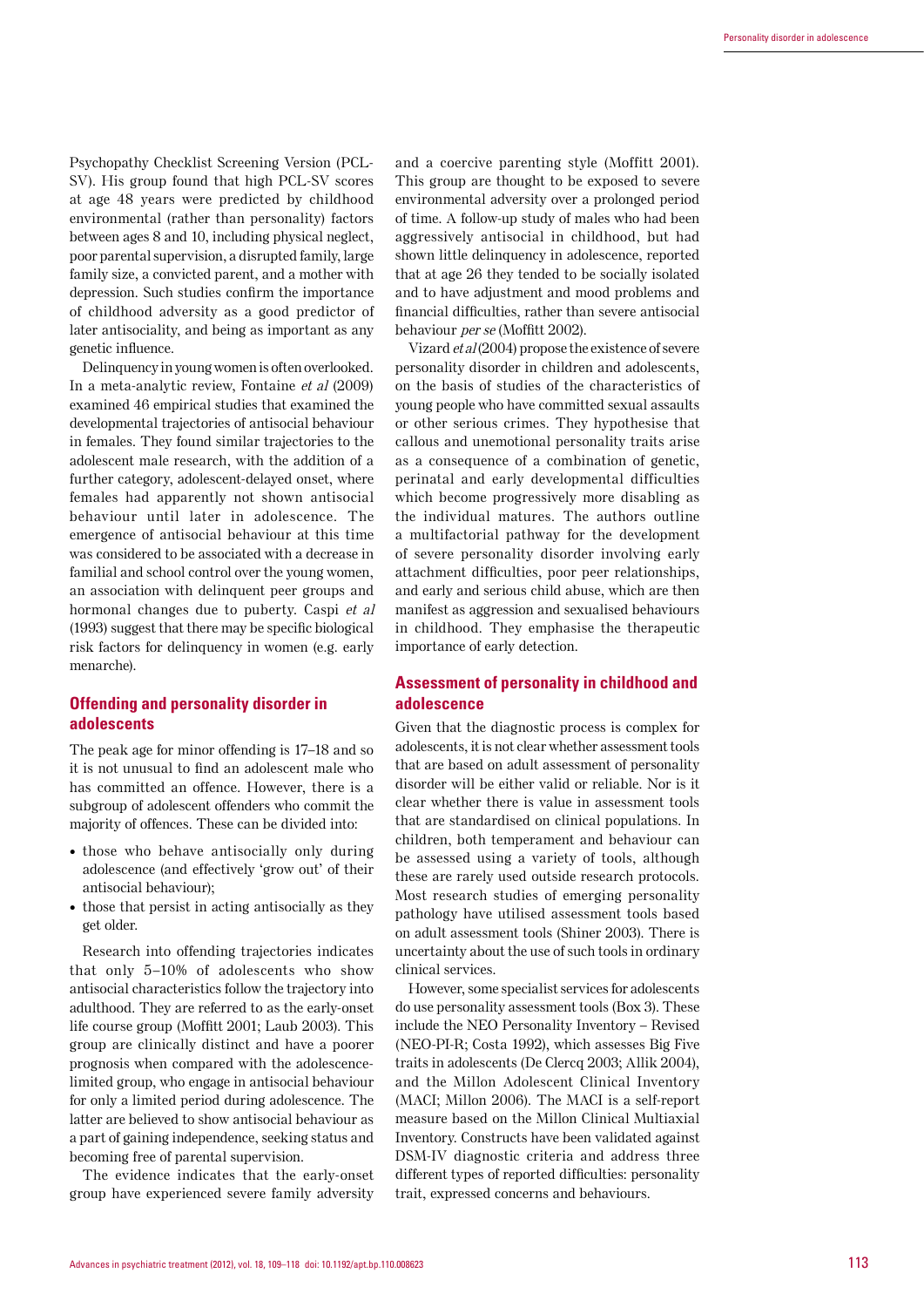#### **Box 3** Some personality disorder assessment tools used in adolescence

- Hare Psychopathy Checklist Youth Version: young people's version of standard measure of psychopathy (Forth 2005)
- • Millon Adolescent Clinical Inventory: developed to be used in teenagers (Millon 2006)
- Minnesota Multiphasic Personality Inventory Adolescence (MMPI-A): an empirically based measure of adolescent psychopathology (Butcher 2006)
- NEO Personality Inventory Revised: a general measure of Big Five personality traits (Costa 1992)

Measures of attachment may be helpful in terms of making sense of personality pathology and suggesting interventions in family dynamics. A variety of measures of both attachment and personality disorder in adolescents are described by Westen et al (2006).

Forensic CAMHS and some youth offender services use youth versions of risk assessment instruments, such as the Hare Psychopathy Checklist – Youth Version (PCL-YV; Forth 2005) and the Structured Assessment of Violence Risk in Youth (SAVRY; Borum 2005). There are ethical concerns about their routine use because they can be used in stigmatising ways that reduce young people's access to general adolescent services.

# **Management of adolescent personality disorder**

Work with children and adolescents differs from that with adults, in that services take a more systemic approach. An especially significant difference from adult services is the statutory involvement of the education system, and the need to work with family members who are still involved in the young person's social network. However, the treatment of a young person with an emerging personality disorder should follow the principles of CAMHS generally. In particular, it is important to screen for Axis I disorders such as depression or psychotic disorders, especially in children and adolescents with emerging borderline personality disorder where depression is likely to be a comorbid condition.

Specific interventions for personality disorder in adolescents are similar in principle to those for adults, although few have been subjected to the same level of empirical evaluation. The National Institute for Health and Clinical Excellence (NICE) guidelines for borderline personality disorder noted that there has been only one published randomised controlled trial of interventions for adolescents with personality disorder, which may be because clinicians are reluctant to diagnose young people with the disorder (National Collaborating Centre for Mental Health 2009a). Similarly, there is no mention of any evidence relating to the treatment of comorbid personality disorders in young people with depression or eating disorders, even though these are common comorbidities in adulthood. Such a lack of evidence makes treatment complex, especially since the transition between adolescence and adulthood may be a critical period for intervention.

# *Dialectical behaviour therapy*

Dialectical behaviour therapy (DBT) has been adapted for a wide range of clinical populations, including adolescents. Programmes offering DBT to adolescents have been adapted in a number of ways, but no one version has been shown to be superior.

There is preliminary evidence to support an adapted version of DBT with adolescents who meet criteria for borderline personality disorder (Rathus 2002). Adolescent DBT (DBT-A) differs from adult DBT in that it is designed to be delivered over fewer sessions (24 sessions over 12 weeks, compared with typically weekly sessions over 12 months for adults), includes parents in the therapy programme, places a greater emphasis on the family, and focuses on teaching a smaller number of skills. The language used is adapted to be more appropriate for an adolescent (Rathus 2002).

Involvement of the family or carers in skills training is common to many of these adaptations. Teaching other family members skills can enable them to act as skills coaches to generalise these skills in young person's everyday environment. Although individuals are encouraged to work towards changing their own environment during DBT, it is recognised that adolescents may not always have the autonomy to effect these.

Rathus & Miller (2002) found that adolescents engaging in DBT were admitted to hospital less often, had higher rates of treatment completions, reduction in suicidal ideation and symptoms of borderline personality disorder when compared with treatment as usual. There was a significant reduction in behavioural incidents when DBT was used on an adolescent in-patient unit, when compared with a unit run on psychodynamically oriented principles (Katz 2004). James et al (2011) offered DBT to a community sample of adolescents in the 'looked after' system (i.e., in the care of the Local Authority). The authors found a significant reduction in self-report depression scores (Beck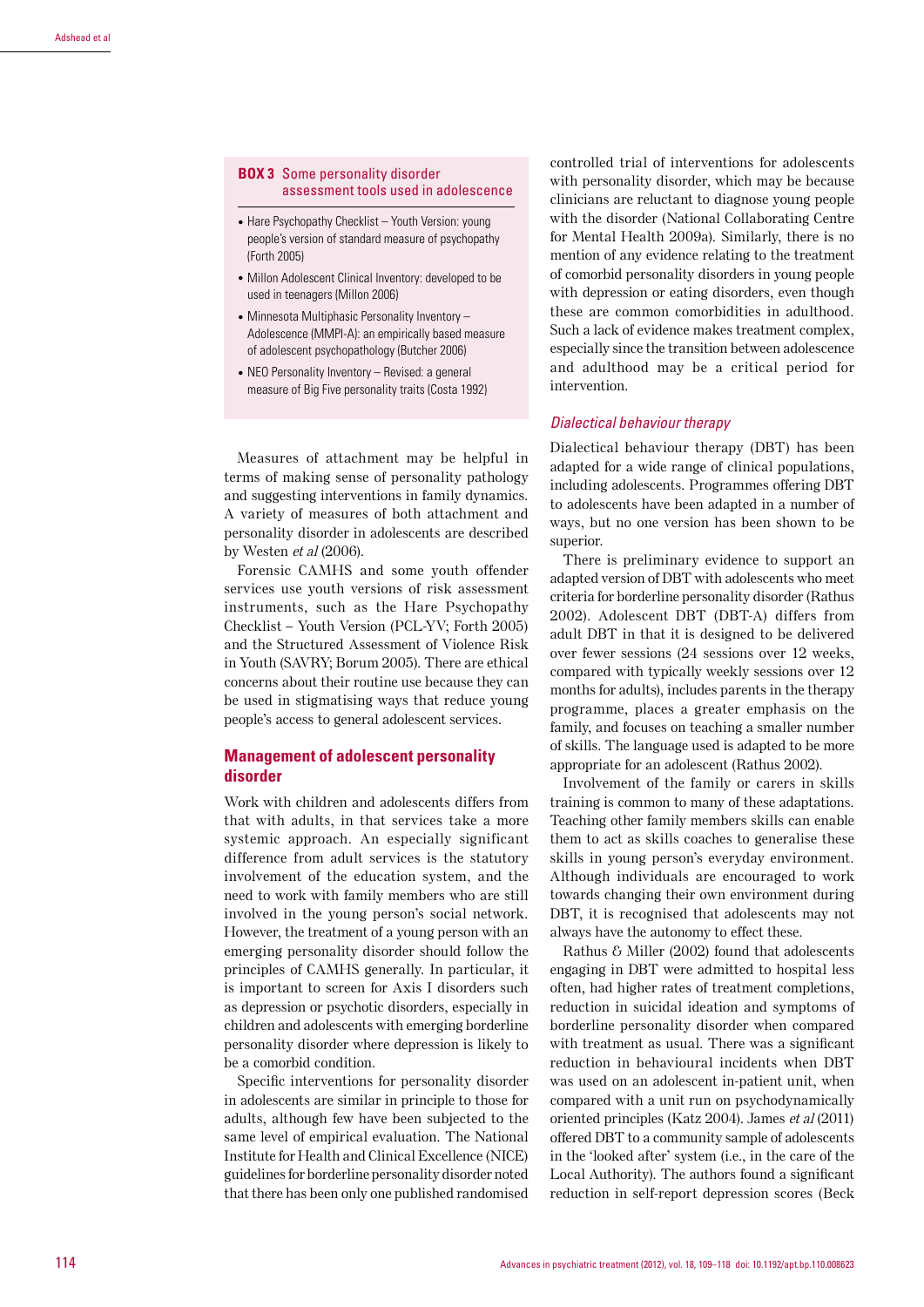Depression Inventory), hopelessness (Beck Hopelessness Scale) and episodes of self-harm.

Dialectical behaviour therapy has also been shown to have some positive effects in female juvenile rehabilitation settings (Trupin 2002). This study highlighted both the impact of DBT on the young people and changes in the staff's reactions to them. Staff who had completed indepth training in DBT showed a reduction in punitive interventions.

### *STEPPS*

Another programme for improving emotion regulation is Systems Training for Emotional Predictability and Problem Solving (STEPPS; Blum 2009). This has been used with adolescents to good effect (Schuppert 2009). Compared with treatment as usual, adolescents who completed the STEPPS programme reported feeling a greater sense of control over their mood swings. The STEPPS programme, like DBT-A, involves training not just the young persons, but also family, friends and professionals with a shared understanding of the skills, so that the network of people closest to the young person can learn to reinforce and support the newly acquired skills.

#### *Treatments for conduct disorder*

A variety of interventions for conduct disorder have been evaluated both in the USA and the UK (Breston 1998; National Collaborating Centre for Mental Health 2009b). These include parent training, cognitive problem-solving training with young people, programmes that combine work with parents and children, family therapy, and treatment in foster care. All these interventions have been shown to be effective for selected groups. Family therapy and treatment in foster care have both been found to reduce behaviour problems and offending. There is a large evidence base for groupbased training programmes for parents, probably due to an effect on parental negativity towards their child.

# *Multisystemic therapy*

Multisystemic therapy is used with children and adolescents at risk of antisocial behaviours. It has been subject to a number of treatment trials, and shown to be effective with selected groups of young people and their families. It is a family- and community-based treatment programme, with the aim of improving communication, parenting skills, prosocial peer relationships, school performance and social networks. The outcome is to keep young people in their family homes rather than incarcerated in prison settings or hospitals (Henggeler 1992; Littell 2005). Families have reported increased family cohesion, and young people have fewer arrests and self-reported offences.

# *Are psychological therapies effective?*

It is possible to provide adolescents with psychological interventions that improve problematic behaviours. However, it is not clear whether these interventions effect change in underlying personality structures. Given the importance of insecure attachment for the development of disordered personalities, it seems important to provide a secure base for therapy, and to promote curiosity and learning of new cognitions and appraisals, both of self and others. Young people with different attachment styles may present with different symptom profiles and behavioural challenges.

# **Conclusions and questions**

It seems clear that for a small number of adolescents, a diagnosis of personality disorder can be confidently made. There is significant health morbidity among affected adolescents. Just as for adults, young people who have a personality disorder have high rates of early mortality, especially among those with borderline personality disorder and antisocial personality disorder (Kjelsberg 1998; Pajer 1998). Therefore, these disorders are deserving of more time and attention from researchers, clinicians and policy makers.

However, the diagnosis of personality disorder is a double-edged sword (Box 4). Although early identification and treatment are likely to ameliorate a lifetime of potential suffering for the individual and society, a personality disorder diagnosis is a

#### **Box 4** Pros and cons of personality disorder diagnosis

# Pros

- Early diagnosis means early intervention
- Improved diagnosis means improved treatment planning and implementation
- The personality disorder diagnosis reflects a developmental account of the young person and their experience
- • Personality disorder is a real disability: we may contribute to stigma and myths if we do not name it when we need to
- There are effective treatments for personality disorder

### Cons

- Tendency of personality disorder diagnoses to 'stick' and not be revised as the young person changes
- People with personality disorder diagnoses are often refused access to services
- The diagnosis is a stigmatising label, and puts the young person at risk of rejection by services and ignorant professionals
- The diagnosis does not reflect the trauma histories in young people
- It is pointless to make a diagnosis where there is no treatment service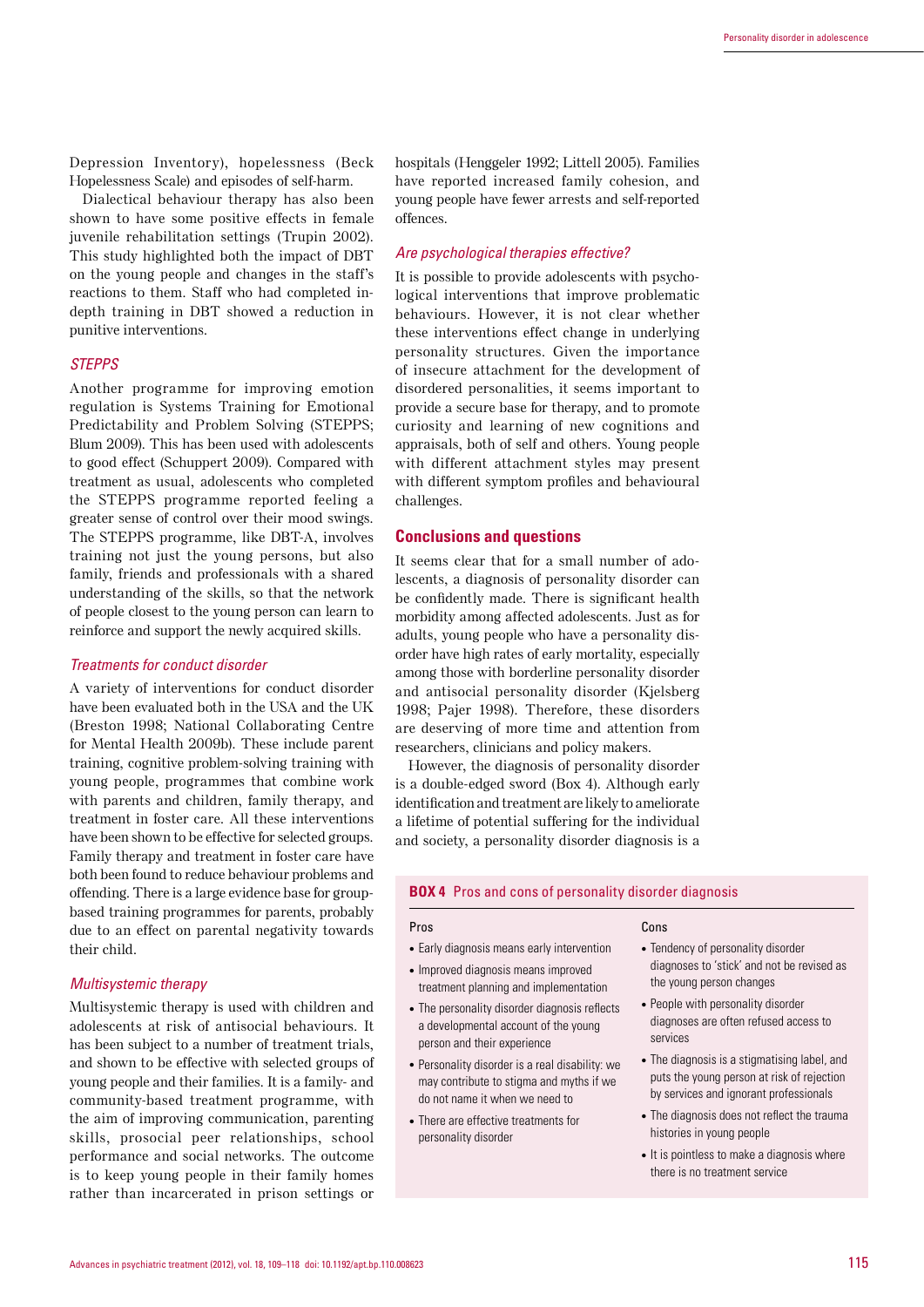stigmatising label that can follow a young person for a considerable time and paradoxically block their access to treatment and services (Castillo 2000). An alternative lexicon has sprung up in recent decades, with clinicians appearing to prefer to use diagnoses that emphasise trauma rather than challenging behaviours, such as the widespread use of the term 'complex post-traumatic stress disorder' instead of emerging borderline personality disorder, particularly when there is a history of prolonged trauma as an antecedent. Similarly, young people with significant antisocial traits continue to be labelled as having conduct disorder or mixed disorder of conduct and emotions or even reactive attachment disorder, rather than antisocial personality disorder.

This approach illustrates the continuing reluctance of clinicians to diagnose personality disorder in young people whose personalities are still developing. Clearly, it is unprofessional to use diagnoses in thoughtless and unhelpful ways, and it is valuable to promote recovery and coping skills in all mental disorders, including personality disorder. The difficulty with not using the personality disorder diagnosis is that it may obscure clinical need, often in relation to the most difficult symptoms such as hostility and rage attacks. It may also allow professionals to avoid looking at their own negative reactions to difficult young people, especially those who have been cruel or hostile to others.

Whichever diagnostic descriptors are used, clinicians are likely to meet young people with symptoms and signs of antisocial or borderline personality disorder. Therefore there must be more debate and consensus on which descriptive diagnoses are most useful. A move from purely categorical to more dimensional diagnostic systems would help to overcome this. Adolescents with these syndromes must not be denied interventions and treatments merely because of the fears of labelling and perpetuation of stigma.

There are a number of research questions to pursue. The principal of these regard the prevention of antisocial personality disorder in adolescence and the identification of high-risk cases (Harrington 2004). We also do not know why girls subjected to trauma are more likely to develop borderline personality disorder, whereas boys are likely to develop conduct disorder and eventually antisocial personality disorder. Nor can we identify which young people will present with which disorder, at which point in their lives and why. Related to this are ethical questions about identifying children and adolescents as being at 'high risk' or antisocial, especially on the basis of their genes.

Research in the area of personality disorder in the young is bound to focus on the aetiology and pathogenesis of these disorders. In recent years, gene–environment interactions have received increasing attention as efforts are made to unravel the complex interplay between them. However, future research must focus on bridging the gap between gene and environment since a purely genetic or purely environmental view is unlikely to provide the answer. Since it is also unlikely that we will be able to alter genetic profiles any time soon, we may be under an extra duty to intervene in children's adverse environments.

On this basis, services should be designed to intervene early and with the adolescent's environment – the home, school and neighbourhood. Therapeutic interventions for children and adolescents must focus on helping to increase their resilience as much as on treating the disorder, and on the development of a prosocial identity. The emphasis must shift to the preventive, in the form of interventions for parents and caregivers. Environmental adversity in childhood increases the risk of the development of a whole range of problems (Axis I and Axis II disorders) in childhood and adolescence that may persist into adulthood. These disorders are costly, not only for the young people and their families but for all of us.

#### **References**

Allik J, Laidra K, Realo A, et al (2004) Personality development for 12-18 years of age: changes in mean levels of and structures of traits. *European Journal of Personality* 18: 445–62.

American Psychiatric Association (1994) *Diagnostic and Statistical Manual of Mental Disorders (4th edn) (DSM-IV)*. APA.

Bernstein D, Cohen P, Velez N, et al (1993) Prevalence and stability of the DSM-III-R personality disorders in a community survey of adolescents. *American Journal of Psychiatry* 150: 1237–42.

Blakemore SJ, Choudhury S (2006) Development of the adolescent brain: implications for executive function and social cognition. *Journal of Child Psychology and Psychiatry* 47: 296–312.

Blum NS, Bartels NE, St John D, et al (2009) *Systems Training for Emotional Predictability and Problem Solving (STEPPS – UK Version): Group Treatment Program for Borderline Personality Disorder*. Level One Publishing (http://www.steppsforbpd.com).

Borum R, Bartel P, Forth A (2005) Structured assessment of Violence Risk in Youth (SAVRY). In *Mental Health Screening and Assessment in Juvenile Justice* (eds T Grisso, G Vincent, D Seagrave): 311–23. Guilford Press.

Brent D, Zelenak J, Bukstein O, et al (1990) Reliability and validity of structured interviews for personality disorder in adolescence. *Journal of the American Academy of Child & Adolescent Psychiatry* 29: 349–54.

Breston E, Eyber S (1998) Effective psychosocial treatment of conduct disordered children: 29 years, 82 studies and 5,272 kids. *Journal of Clinical Child Psychiatry* 27: 180–9.

Butcher J, Williams CL, Graham JR, et al (2006) *Minnesota Multiphasic Personality Inventory – Adolescence*. Pearson Education.

Caspi A, Lynan D, Moffitt T, et al (1993) Unravelling girls' delinquency: biological, dispositional and contextual contributions to adolescent misbehaviour. *Developmental Psychology* 29: 19–30.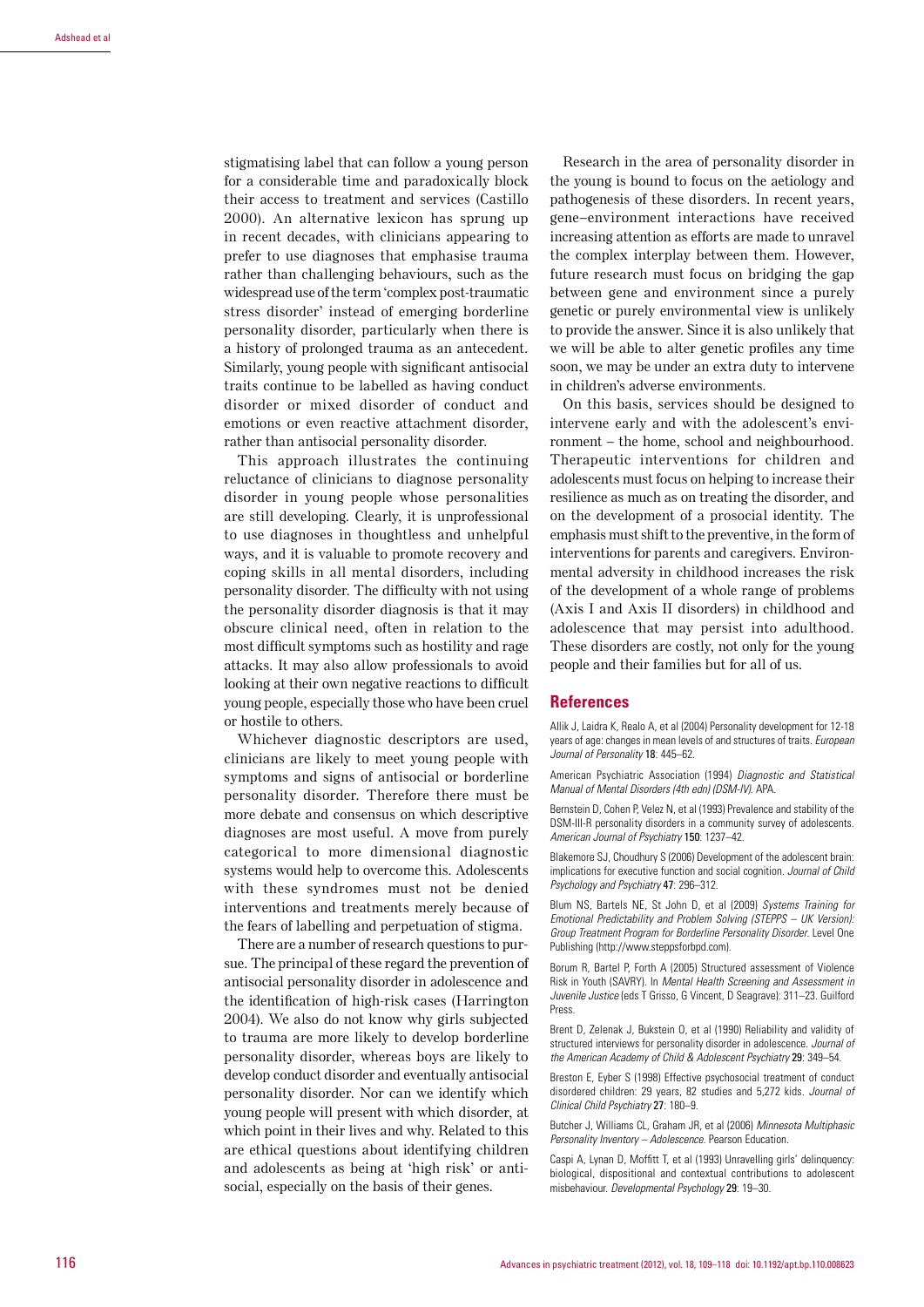Caspi A, Harrington H, Milne B, et al (2003) Children's behavioural styles at age 3 are linked to their adult personality traits at age 26. *Journal of Personality* 71: 495–514.

Caspi A, Roberts B, Shiner R (2005) Personality development: stability and change. *Annual Review of Psychology* 56: 453–84.

Caspi A, McClay J, Moffitt T, et al (2002) The role of the genotype in the cycle of violence in maltreated children. *Science* 297: 851–4.

Castillo H (2000) *Personality Disorder: Temperament or Trauma?* Jessica **Kingsley** 

Chambers RA, Taylor RP, Potenza MN (2003) Developmental neurocircuitry of motivation in adolescence: a critical period of addiction vulnerability. *American Journal of Psychiatry* 160: 1041–52.

Costa P, McCrae R (1992) *Revised NEO Personality Inventory (NEO-PI-R) and the NEO Five-Factor Inventory Professional Manual*. Psychological Assessment Resources.

Crawford T, Cohen P, First M, et al (2008) Comorbid Axis I and Axis II disorders in early adolescence. *Archives of General Psychiatry* 65: 641–8.

De Clercq B, De Fruyt F (2003) Personality disorder symptoms in adolescence: a five factor model perspective. *Journal of Personality Disorders* 17: 269–92.

Ehrler D, Evans JG, McGhee RL (1999) Extending Big-Five theory into childhood: a preliminary investigation into the relationship between Big-Five personality traits and behavior problems in children. *Psychology in the Schools* 36: 451–8.

Farrington D (2005a) The importance of child and adolescent psychopathy. *Journal of Abnormal Child Psychology* 33: 489–97.

Farrington D (2005b) Childhood origins of antisocial behavior. *Clinical Psychology & Psychotherapy* 12: 177–90.

Fontaine N, Carbonneau R, Vitaro F, et al (2009) Research review: a critical review of studies on the developmental trajectories of antisocial behaviour in females. *Journal of Child Psychology and Psychiatry* 50: 363–85.

Forth A (2005) The Hare Psychopathy Checklist – Youth Version. In *Mental Health Screening and Assessment in Juvenile Justice (eds T Grisso,* G Vincent, D Seagrave): 324–36. Guilford Press.

Frick P, O'Brien B, Wootton J, et al (1994) Psychopathy and conduct problems in children. *Journal of Abnormal Psychology* 103: 700–7.

Frick P (1998) Callous/unemotional traits and conduct problems: applying the two-factor model of psychopathy to children. In *Psychopathy: Theory, Research and Implications for Society* (eds DJ Cooke, AR Forth & RD Hare): 161–87. Kluwer Academic.

Frick P (2002) Developmental pathways to conduct disorder: implications for servicing youth who show severe and aggressive antisocial behaviour. *Psychology in the Schools* 41: 823–34.

Harrington R, Bailey S (2004) Prevention of antisocial personality disorder: mounting evidence on optimal timings and methods. *Criminal Behaviour and Mental Health* 14: 75–81.

Heilbrunn G (1979) Neurobiologic correlates with defense mechanisms and psychotherapy. *American Journal of Psychotherapy* 33: 547–54.

Henggeler S, Melton G, Smith L (1992) Family preservation using MST: an effective alternative to incarcerating serious juvenile offenders. *Journal of Consulting and Clinical Psychology* 60: 953–61.

James AC, Winmill L, Anderson C, et al (2011) A preliminary study of an extension of a community dialectic behaviour therapy (DBT) programme to adolescents in the looked after care system. *Child & Adolescent Mental Health* 16: 9–13.

John O, Caspi A, Robins R, et al (1994) The 'Little five': exploring the nomological network of the five-factor model of personality in adolescent boys. *Child Development* 65: 160–78.

Johnson J, Cohen P, Brown J, et al (1999) Childhood maltreatment increases the risk for personality disorders during early adulthood. *Archives of General Psychiatry* 56: 600–6.

Johnson J, Cohen P, Smailes E, et al (2000) Adolescent personality disorder is associated with violence and criminal behaviour during adolescence and early adulthood. *American Journal of Psychiatry* 157: 1406–12.

Johnson J, Cohen P, Kasen S, et al (2008) Psychiatric disorders in adolescence and early adulthood and risk for child rearing difficulties during middle adulthood. *Journal of Family Issues* 29: 210–33.

Kasen S, Cohen P, Skodol A, et al (1999) Influence of child and adolescent psychiatric disorders on young adult personality disorder. *American Journal of Psychiatry* 156: 1529–35.

Katz L, Cox B, Gunasekara S, et al (2004) Feasibility of DBT for suicidal adolescent inpatients. *Journal of the American Academy of Child & Adolescent Psychiatry* 43: 276–82.

Kim-Cohen J, Caspi A, Taylor A, et al (2006) MAOA, maltreatment, and gene-environment interaction predicting children's mental health: new evidence and a meta-analysis. *Molecular Psychiatry* 11: 903–13.

Kjelsberg D, Dahl AA (1998) High delinquency, disability and mortalityregister study of former adolescent psychiatry. *Acta Psychiatrica Scandinavica* 98: 34–40.

Klimstra TA, Hale WW, Raaijmoken QA (2009) Maturation of personality in adolescence. *Journal of Personality, Society & Psychology* 96: 898–912.

Kroes G, Verman JW, Der Bruyn EE (2005) The impact of the Big 5 traits on reports of child behaviour by different informants. *Journal of Abnormal Child Psychology* 33: 231–40.

Kuperman S, Schlosser S, Lidral J, et al (1999) Relationship of child psychopathology to parental alcoholism and antisocial personality disorder. *Journal of the American Academy of Child & Adolescent Psychiatry* 27: 163–70.

Lahey BB, Piacentini JC, McBurnett K, et al (1988) Psychopathology in the parents of children with conduct disorder and hyperactivity disorder. *Journal of the American Academy of Child & Adolescent Psychiatry* 27: 163–70.

Laub J, Sampson R (2003) *Shared Beginnings, Divergent Lives: Delinquent Boys to Age 70*. Harvard University Press.

Lee DA, Scragg P, Turner S (2001) The role of shame and guilt in traumatic events: a clinical model of shame-based and guilt-based PTSD. *British Journal of Medical Psychology* 74: 451–66.

Levy K, Becker D, Grilo C, et al (1999) Concurrent and predictive validity of the personality disorder diagnosis in adolescent inpatients. *American Journal of Psychiatry* 156: 1522–8.

Lewis ML (2001) On the development of the personality. In *Handbook of Personality: Theory and Research* (2nd edn) (eds LA Pervin, OP John): 327–46. Guilford Press.

Littell J (2005) Lessons from a systematic review of effects of multisystemic therapy. *Child and Youth Service Review:* 27: 445–63.

Livesley WJ, Jang KL, Jackson DN, et al (1993) Genetic and environmental contributions to dimensions of personality disorder. *American Journal of Psychiatry* 150: 1826–31.

McAdams D (2008) Personal narratives and the life story. In *Handbook of Personality: Theory and Research (3rd edn)* (eds O John, RW Robins, LA Pervin): 242–62. Guilford Press.

McAdams D, Olsen B (2010) Personality development: continuity and change over the life course. *Annual Review of Psychology* 61: 517–42.

Meins E (1997) *Security of Attachment and the Social Development of Cognition*. Psychology Press.

Millon T, Millon C, Davis R, et al (2006) *Millon Adolescent Clinical Inventory Manual (MACI) (2nd edn)*. Pearson Education.

Moffitt TE, Caspi A (2001) Childhood predictors differentiate life-course persistent and adolescent limited antisocial pathways among males and females. *Development and Psychopathology* 13: 355–75.

Moffitt TE, Caspi A, Harrington H, et al (2002) Males on the life-coursepersistent and adolescence-limited antisocial pathways: follow-up at age 26 years. *Developmental Psychopathology* 14: 179–207.

National Collaborating Centre for Mental Health (2009a) *Borderline Personality Disorder: Treatment and Management (Clinical Guideline CG78)*. National Institute for Health and Clinical Excellence.

| MCQ answers |  |             |  |       |  |  |
|-------------|--|-------------|--|-------|--|--|
|             |  | 1e 2c 3d 4d |  | - 5 а |  |  |